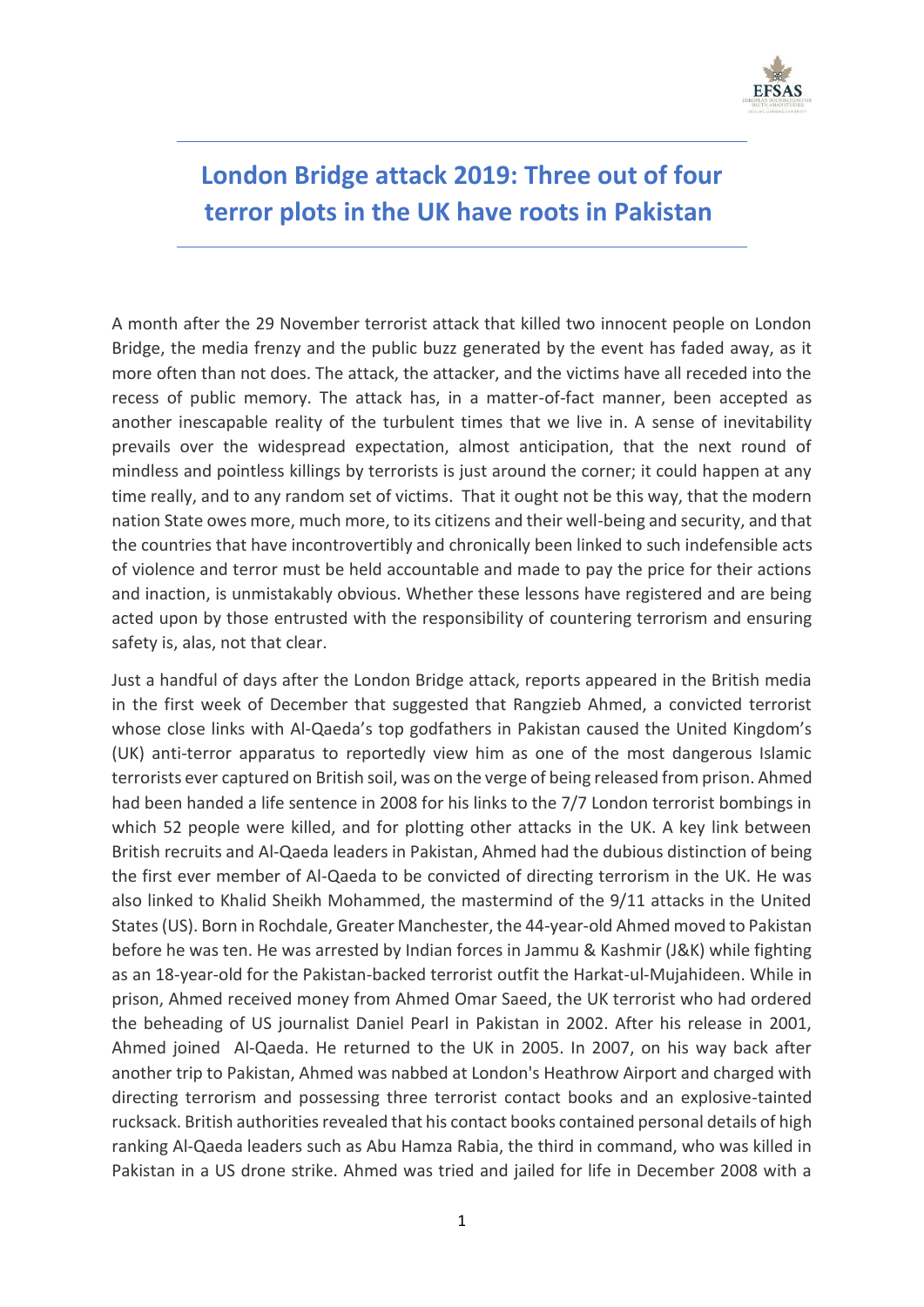

recommendation that he serve a minimum of ten years before he could be considered for parole. That period having elapsed a year ago, British authorities had begun moving quickly to prepare Ahmed for release. The media claimed that he was within weeks of freedom, at which point in time Usman Khan, a fellow Pakistan-linked terrorist who had been freed from prison after serving just half of his terror-related sentence and was still wearing an electronic tag, struck during an event meant for prisoner rehabilitation at London Bridge. This attack has prompted the Ministry of Justice to launch a review by the Parole Board to determine if someone would represent a significant risk to the public after release.

Had it not been for Usman Khan going berserk on 29 November, a terrorist as dangerous as Ahmed would have been returned to the British mainstream sporting an electronic tag or two but able, nevertheless, as Usman demonstrated, to be destructive and lethal. The justice and security systems of countries cannot afford loopholes as gaping as these. When they are exposed, they demonstrate exactly why citizens deserve more.

In addition to tightening its internal justice and security apparatus, the real challenge for the UK is, and has actually been for over a decade now, to pressurize and, if necessary, browbeat the Pakistani military establishment into stepping back and letting go of the terrorist assets that it has nurtured over the decades.

## **Earlier warnings**

It is not as though recognition of Pakistan's emergence as the hub of Europe-directed terrorism is a new phenomenon. The Netherlands Institute of International Relations Clingendael in its 2006 study titled *'Jihadi terrorists in Europe: their characteristics and the circumstances in which they joined the jihad: an exploratory study'* noted that *"Given the high number of persons in our sample that are of Pakistani descent and the many reports of persons in our sample that have visited the country, Pakistan also seems to be an important place of recruitment"*. In the mid-2000s, the renowned French judge Jean-Louis Bruguière, based on his investigation of Willie Brigitte, a Lashkar-e-Taiba (LeT) terrorist of French origin, had observed that *"Lashkar is not just a tool of the (Pakistani intelligence agency) ISI, but an ally of al Qaeda that participates in its global jihad. Today Pakistan is the heart of the terrorist threat. And it may be too late to do anything about it"*.

In April 2009, *The Telegraph* UK daily in an article titled *'Pakistan: origin of -quarters of all terror plots'* revealed that as per the British security services, at least three in every four terror plots then under investigation in the UK had their roots in Pakistan. Elaborating, the article said that *"Of the four men who carried out the London suicide bombings in July 2005, three were young British men of Pakistani origin who had travelled to the country to receive religious and military training. Mohammed Siddique Khan, the leader of the plot, was raised in Beeston, West Yorkshire, but was understood to have made regular trips to terrorist training camps in southern Punjab, and was captured on video at Karachi airport in November 2004 with his accomplice Shehzad Tanweer, 22, another British national of Pakistan origin. They returned to Britain the following February. The third bomber of Pakistani origin, Hasib Hussain, aged 18, had travelled to Pakistan 12 months before the attack. Meanwhile, the alleged plot to bomb*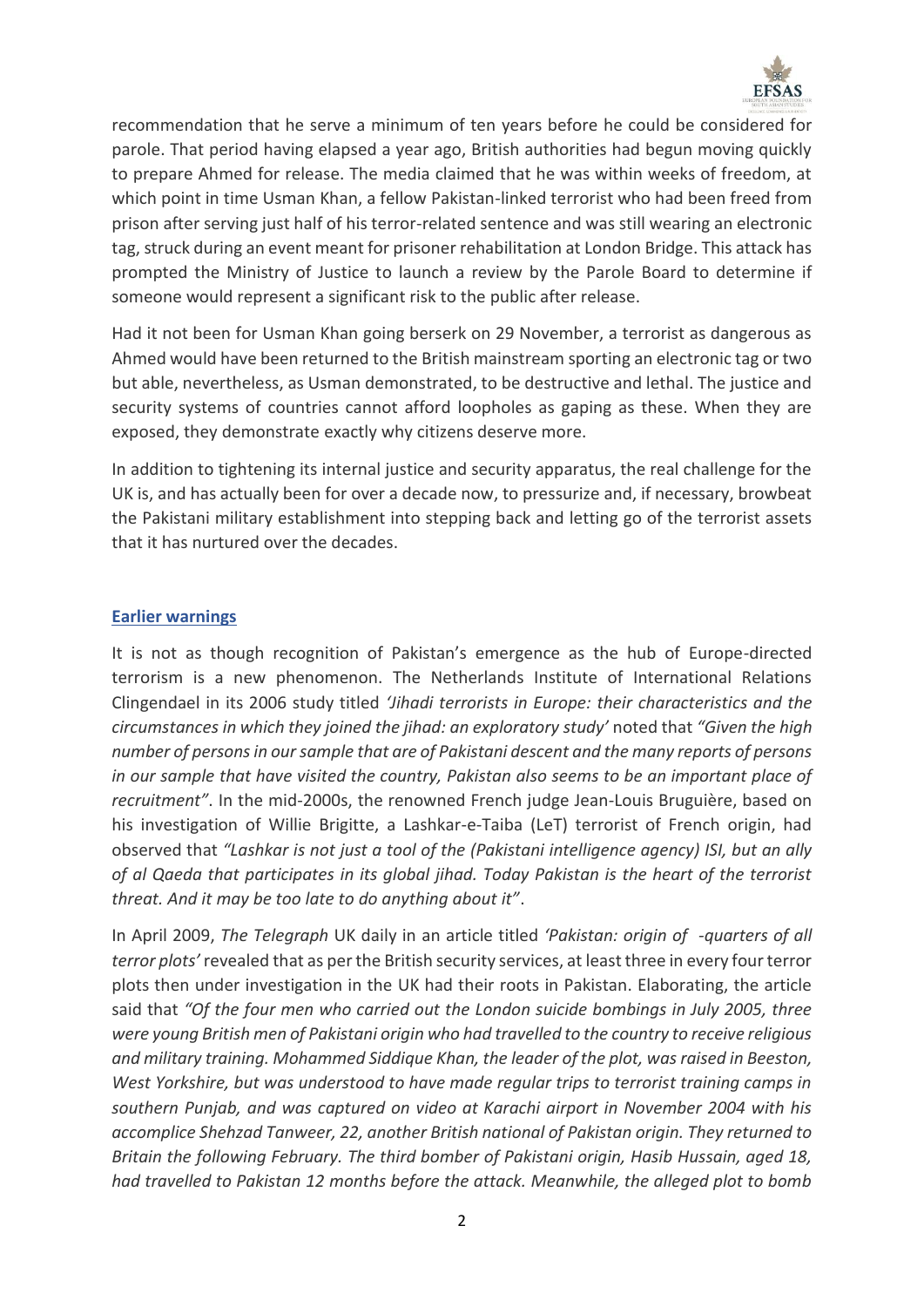

*shopping centres in Manchester has been linked by MI5 to two al-Qaeda suspects in Pakistan - British Pakistani Rashid Rauf, who has been implicated in at least one other alleged terror plot, and Baitullah Mahsud, the leader of Pakistan's Taliban movement who has promised attacks on the West in hate-filled pronouncements in recent weeks. So many UK terror suspects have links to Pakistan that thousands of innocent travelers between the two countries every year are now closely monitored for signs of suspicious activity. Latest estimates suggest 4,000 young British Muslims have been trained in terrorist camps in Pakistan, and with 400,000 British citizens visiting Pakistan each year, there are fears that many more will become radicalized"*.

The Washington D.C. based think tank *The Heritage Foundation* in a November 2009 report titled *'The Pakistan-Britain Terror Connection: Lessons and Warnings for the United States'* warned that *"The Pakistan-Britain terror connection poses a serious threat to Great Britain and its allies, including the United States",* and recommended a multi-front fight to break *"the personnel, financial, and ideological links".* The report added that *"Many of the planned or successful Islamist attacks in Britain have been linked directly or indirectly to Pakistan. British authorities have acknowledged that the al-Qaeda network based in Pakistan poses the greatest terrorist threat to Britain. This threat includes both terrorist attacks and the financial and ideological networks that support and inspire attacks. For many years, the Pakistani State has minimized the danger that this threat posed to its neighbors, Western democracies, and its own existence"*. The report stressed that *"Breaking this terror connection between Pakistan and Britain is central to winning the war on terrorism. It would improve the security of Britain and its allies, including the United States. It would also enhance Pakistan's stability and the security of important American partners, including India. However, breaking the terror connection will require US-British cooperation in Afghanistan, a coordinated US-British policy toward Pakistan, and a wide-ranging set of reforms in Britain"*. The report quoted the then British Prime Minister Gordon Brown as saying after the Mumbai attacks in November 2008 that *"three quarters of the most serious terrorism cases investigated by British police have links to al-Qaeda in Pakistan"*. The report highlighted that the threat from Pakistan was not restricted to the UK but also to the rest of the world *"because of the ease with which British citizens can travel from Britain to Europe, the US, or other nations"*.

The report further says, *"Because the links between Britain and al-Qaeda's stronghold in Pakistan are particularly close, disrupting them is of special importance in the war against terrorism… The problem is closely related to the continued existence of terrorist training camps in Pakistan, Pakistan's failure to break up terrorist networks on its own soil, and its ambivalence toward cracking down on Islamist extremists, who have served as assets to Pakistan in pursuing its regional security goals. Because Kashmir-focused terrorist groups, which intermingle and cooperate with al-Qaeda, have ties to Pakistan's security establishment, Pakistan has often acted half-heartedly against terrorist threats against Western targets. This ambivalence has damaged international efforts to combat terrorism. Pakistani security officials have been particularly reluctant to crack down on terrorist groups located on its territory that fight India, such as the Lashkar-e-Tayyiba (LeT), because they believe these groups help to destabilize India and thus strengthen Pakistan's hand in bilateral discussions with India, especially in the dispute over Kashmir… An expert testifying before the*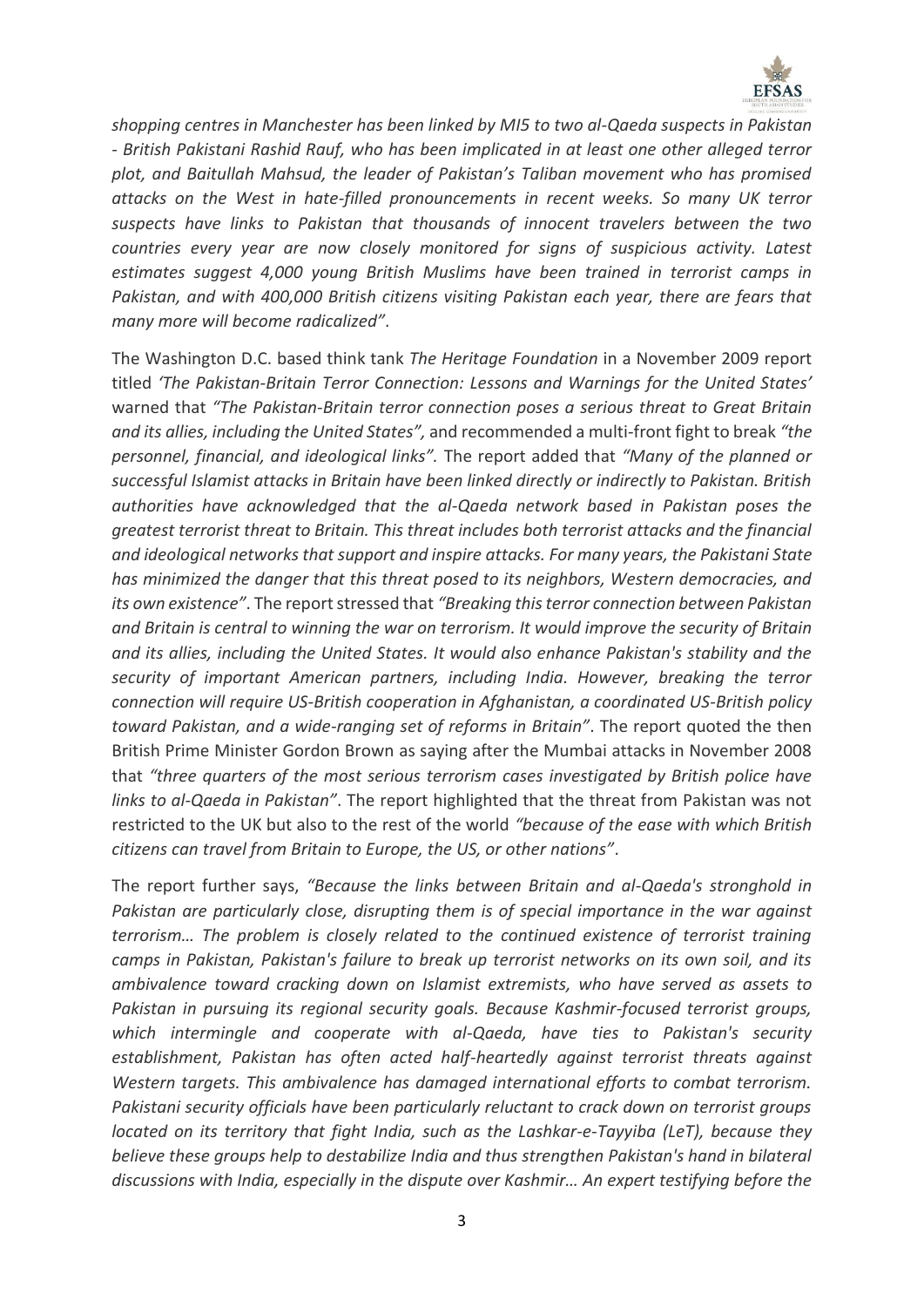

*House of Commons Foreign Affairs Committee noted that the Directorate for Inter-Services Intelligence, Pakistan's intelligence service, was unhelpful in investigations into the London transport attacks on July 7, 2005, and had misdirected US and UK intelligence services on a number of recent occasions"*. The report recommended specific actions that the UK could take to guard against the terror threat emanating from Pakistan. Just as we have suggested earlier in this article, it also recommended steps that the UK could take jointly in conjunction with the US to pressurize Pakistan to mend its errant ways. The key prescription was that the UK and the US *"adopt consistent policies toward Pakistan that hold the country's officials accountable for stopping all support to terrorists"*.

More recently, as highlighted in EFSAS Commentary of 02-11-2018, ['EU Election Observation](https://www.efsas.org/commentaries/eu-election-observation-mission-and-oxford-university-release-critical-reports-on-pakistan/)  Mission an[d Oxford University release critical reports on Pakistan'](https://www.efsas.org/commentaries/eu-election-observation-mission-and-oxford-university-release-critical-reports-on-pakistan/)**,** Oxford University and the international think tank Strategic Foresight Group (SFG) in a report titled *'Humanity at Risk - Global Terror Threat Indicant (GTTI)'* observed, *"If we look at the most dangerous terrorist groups, based on hard facts and statistics, we find that Pakistan hosts or aids majority of them. Also, there are a significant number of groups based in Afghanistan, which operate with the support of Pakistan. Thus, Pakistan is responsible for 3 times the terror risk to humanity that Syria poses, or more than 5 times the risk that Libya poses, and 7 times the risk that Iraq poses".* The report contends that *"in Pakistan, an interdependent relationship between state institutions and terrorist groups has grown over the years, in a manner much more transparent than the safe house in Abbottabad (where Osama Bin Laden was sheltered). The risk of the capture of nuclear weapons by terrorist groups cannot be ruled out in the long run, unless all infrastructure of terror is demolished, and the psychology of terror is addressed constructively. Pakistan has specific grievances with India and Afghanistan. But to infest its entire neighbourhood with terrorism allowing it to spread across the world through ideology, manpower and dark net, not ruling out the risk of the capture of its state and strategic assets, is placing humanity at risk for narrow gains"*. Further, "*If a state uses terrorist groups for its geo-political objectives, the consequences are not limited to its intended target areas. As the terrorist groups gain strength from state support, they are able to use their man power and resources to spread their power to different parts of the world and to seek an edge over other terrorist groups"*. The report aptly concludes that *"it is time for the international community to act in concert to demolish the infrastructure of terror"*.

That terror linkage of its citizens to Pakistan continues to hold serious dangers for the UK as demonstrated afresh by the London Bridge attack implies that not much has been achieved over the last decade and a half by the UK and the rest of the international community in getting Pakistan to act against terror. The repeated cautions, from various quarters, about the gravity and scope of the threat to the UK and the rest of the world that Pakistan's dynamic terrorist infrastructure poses appear not to have been heeded adequately.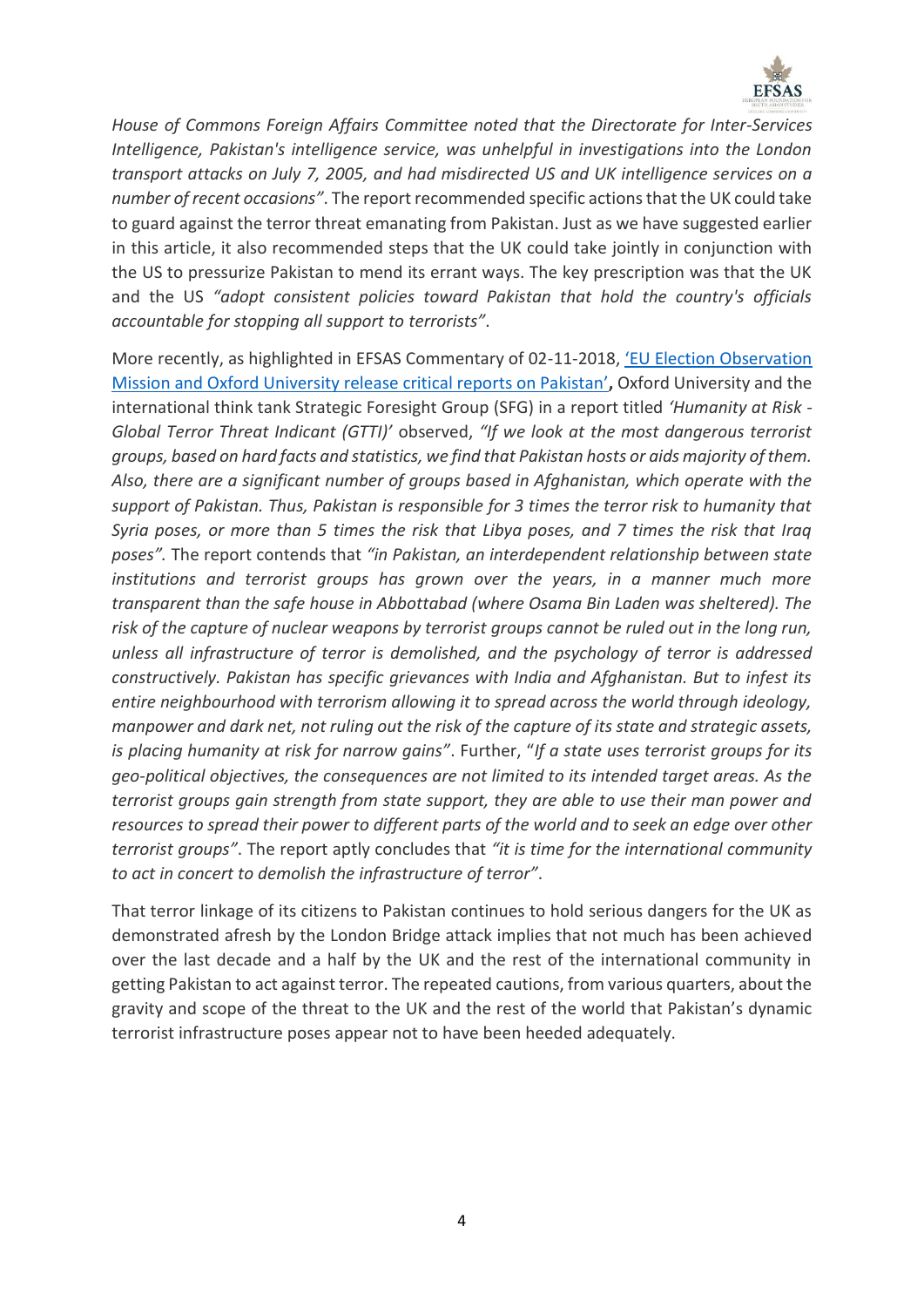

## **Who was Usman Khan?**

A UK-born terrorist whose family hailed from Pakistan-Administered Jammu & Kashmir (J&K), 28-year-old Usman Khan had dropped out of school in the UK without earning any credentials. He spent his late teens in Pakistan, where he lived with his mother who had taken ill. He returned to the UK indoctrinated, and began preaching radical Islam on the internet. He attracted a significant following. At 19, Usman joined an Al-Qaeda inspired group of nine men from Stoke-on-Trent who took an active part in the local branch of al-Mujahiroun, a militant Salafi outfit that counted radical preacher of Pakistani origin Anjem Choudary among its ranks. The group was planning to set up a terrorist training camp, under the guise of a madrassa, in Pakistan-Administered J&K on land owned by Usman's family. They planned to train terrorists at this facility for undertaking terrorist attacks in Indian-Administered J&K. After gaining experience there, the group intended to redirect the trained terrorists to launch attacks in the UK.

Before Usman's planned departure for Pakistan in 2012 to set up the training camp there, British security services overheard him discussing how to use an Al-Qaeda manual to build a pipe bomb. The British services linked this to other intelligence they had about a plot to bomb the London Stock Exchange and the US Embassy in London. Usman was arrested, and he revealed details of other plots that he and the groups he was involved with were hatching, including a Mumbai-style attack on the UK parliament; attacking then-London mayor Boris Johnson, the Dean of St. Paul's Cathedral in London, and two Rabbis; sending letter bombs; attacking pubs used by far-right British groups; and attacking a high-profile target with an explosive device.

At his trial, the then 20-year-old Usman pleaded guilty to engaging in conduct for the preparation of terrorism, which included travelling to and attending operational meetings, fundraising for terror training, preparing to travel abroad and assisting others in travelling abroad. British judge Alan Wilkie said when he sentenced Khan in 2012 that the Stoke group *"was, and was considered to be, pre-eminent"*, and that *"They regarded themselves as more serious jihadis than the others. It was envisaged by them all that ultimately they, and the other recruits, may return to the UK (from Pakistan) as trained and experienced terrorists available to perform terrorist attacks in this country"*. On Usman, the judge observed that *"The long, monitored, discussions of Usman Khan about the madrassa (and training camp in Pakistan) and his attitudes towards it and terrorism are highly eloquent of the seriousness of their purpose"*. Judge Wilkie added that Usman was on a *"more long-term and sustained path"* and would try to recruit and train *"more serious and effective terrorists"* to wreak mayhem in the UK.

While sentencing Usman, Judge Wilkie said that Khan was so dangerous that he was imposing a so-called imprisonment for public protection (IPP) indeterminate sentence of eight years. That meant he would remain incarcerated as long as he was considered to be a danger to the public and that the Parole Board needed to assess whether he should be released. However, the then Prime Minister David Cameron announced a review of the IPP sentencing, and it was abolished in 2012. Usman appealed his sentence, and in view of the scrapping of the IPP, appeal court judges in 2013 quashed the indeterminate period of incarceration and Usman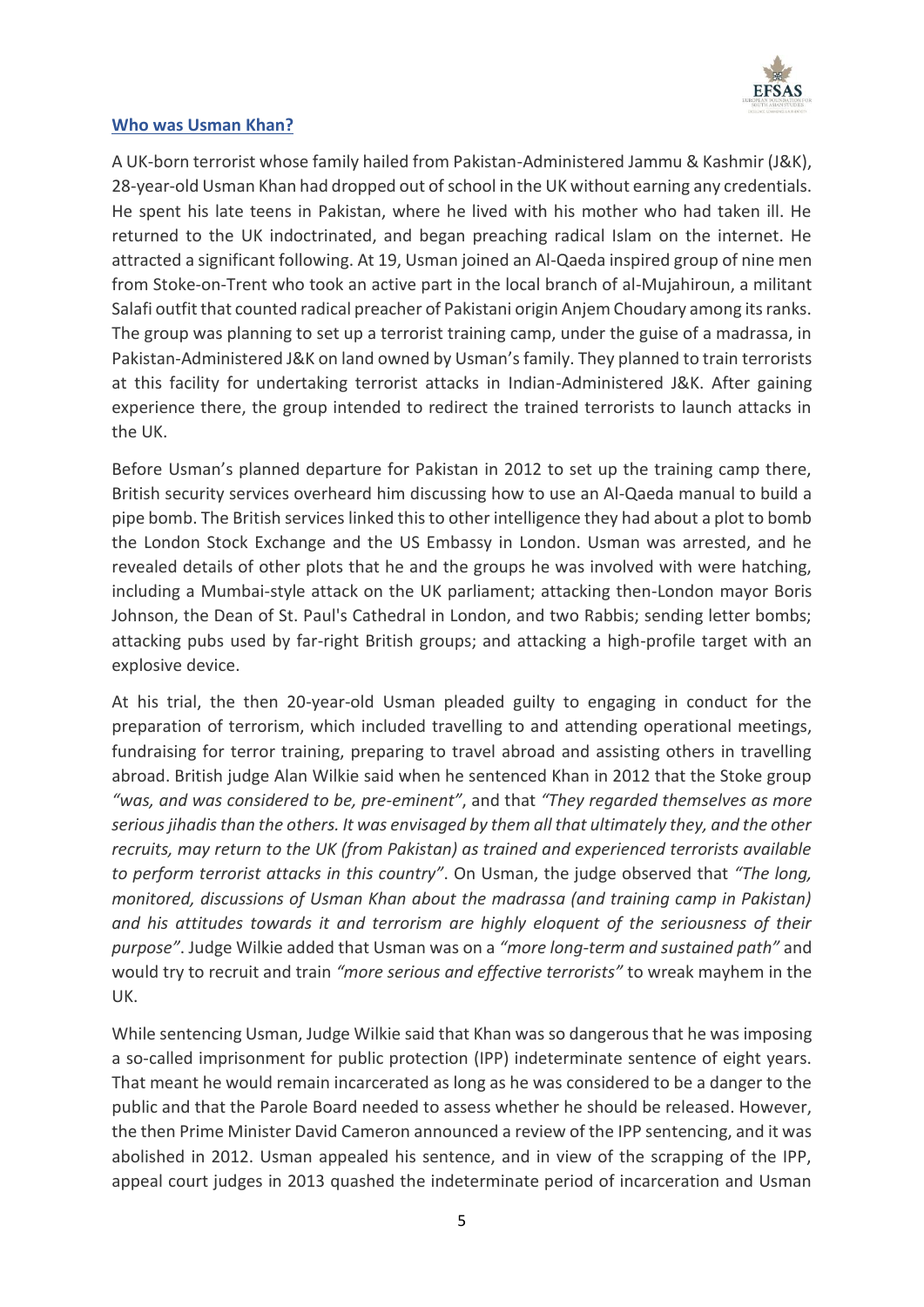

was handed a determinate sentence of 16 years, which meant that he could be released after serving just half of his term. He spent more than a year on remand, followed by seven years in prison after sentencing, and was released in December 2018. The Parole Board said that it did not have any role in the decision on Khan's release as he *"appears to have been released automatically on licence (parole), without ever being referred to the Board"*.

After leaving prison, Usman joined a programme run by Cambridge University's Institute of Criminology called *Learning Together* that aims to rehabilitate prisoners with workshops on storytelling. Still under monitoring via an electronic tag, Usman obtained special permission from probation officials to attend a *Learning Together* event on 29 November at Fishmongers' Hall in London Bridge. He attended the morning session of the event and spoke at various workshops on his experiences in prison. At about 2 p.m., he embarked on a knife attack that lasted just about 5 minutes but left two innocents dead and three seriously wounded. Usman wore a fake suicide bomb vest, which he threatened to blow up when the police arrived on the scene. He was, however, overpowered by some brave members of the public and eventually shot dead by the police. The Metropolitan Police said, *"We believe that the attack began inside before he left the building and proceeded onto London Bridge, where he was detained and subsequently confronted and shot by armed officers"*.

After the initial shock of the attack and the grief for the hapless victims had subsided, an air of incredulity gripped the UK. How a convicted terrorist, ostensibly under monitoring by the State while on parole, could be afforded the freedom and opportunity to carry out a grisly and mindless attack in the very heart of London baffled observers. As Kyle Orton, a British terrorism researcher, said, it was *"impossible to argue that (Usman) shouldn't have been in prison. He was so obviously a dangerous person… Keeping jihadists off the streets is preferable to trusting in half-baked reformation"*.

Prime Minister Boris Johnson called a meeting of the government's emergency response committee, known as Cobra, on the evening of the attack. Even he, prior to that meeting, asserted that it has consistently been his stand that it was a *"mistake to allow serious and violent criminals to come out of prison early and it is very important that we get out of that habit and that we enforce the appropriate sentences for dangerous criminals, especially for terrorists, that … the public will want to see"*.

### **Reaction in Pakistan**

Beleaguered by the country's image being severely tarnished in recent years over its permissive policy towards terrorism, and mindful of the hawk-like gaze of the Financial Action Task Force upon it, the Pakistani military establishment is also conscious that it has been losing credibility within the country due to its ineffectiveness on the J&K issue and its emerging thus far in second place in its ongoing tussle with the country's higher judiciary. The establishment, nursing a few tender wounds already, did not take kindly to the country's prominent *Dawn* daily stating what was an undeniable fact when it described Usman Khan as a British citizen of Pakistani origin. The Pakistani roots of an Usman Khan arriving with crisp Pound notes to set up a terrorist training camp for fresh, green-eared British terrorist recruits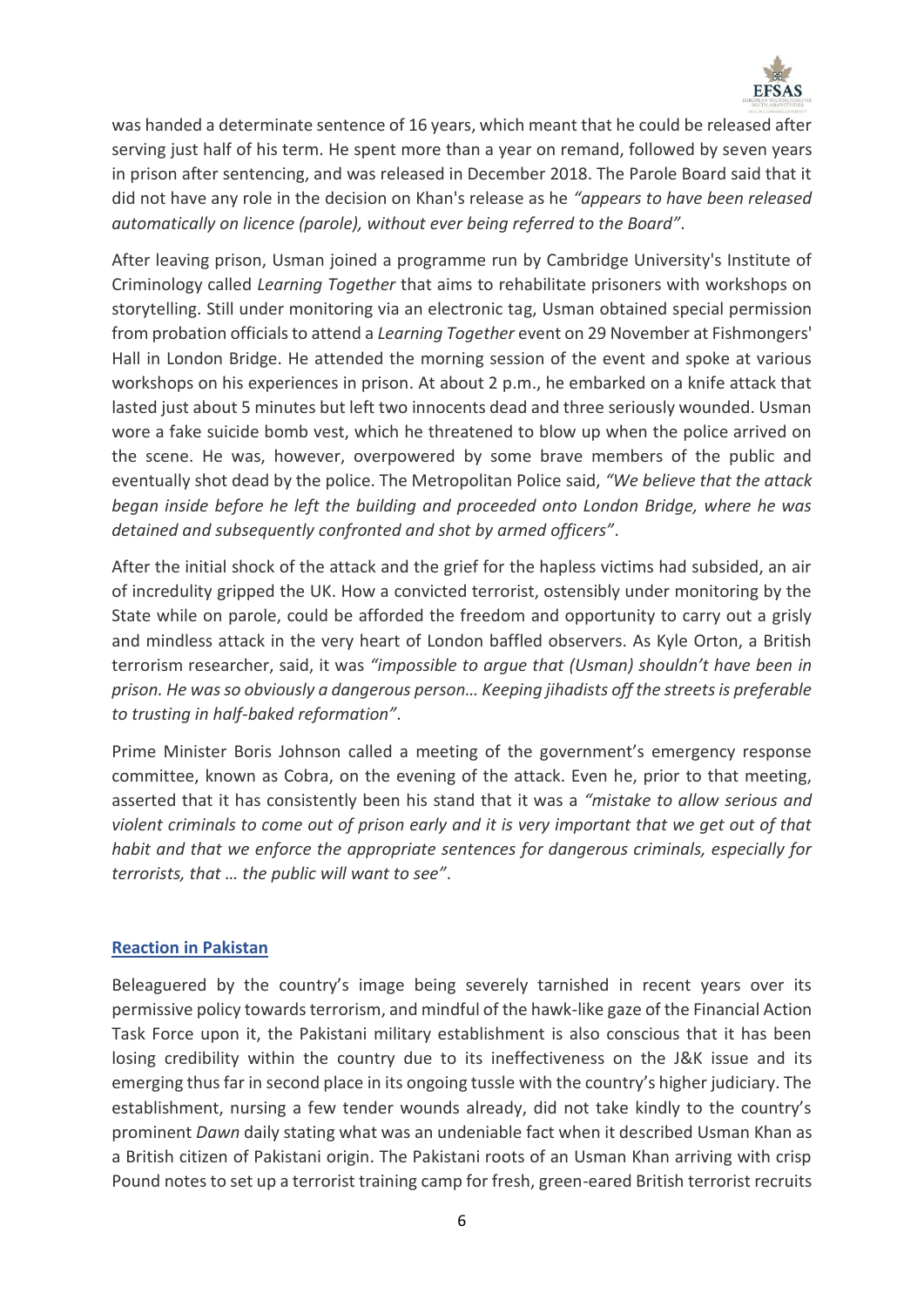

would have been welcomed and celebrated by the establishment, but being linked to terrorism yet again through a dead Usman, even if by his very same origins, proved to be unpalatable for it. The establishment deemed the *Dawn's* reference to Usman's Pakistani roots as unpatriotic and defamatory.

Shouting *"Long Live Pakistan Army, Death to Dawn"*, the scores of angry and violent protesters who pounced on the office of the *Dawn* in Islamabad on the evening of 2 December did not leave much doubt as to who was behind the protest. The protesters surrounded the *Dawn* office, physically assaulted employees of the newspaper, and threatened them with death. Protesters also gathered at the Press Club in Karachi holding placards calling for *Dawn* editor Zaffar Abbas and publisher Hameed Haroon to be hanged. Iqbal Khattak, the head of Freedom Network, a Pakistani press freedom watchdog, believes that the protests seemed pre-planned. He said, *"This incident was really dangerous. Journalists in Pakistan need to ask the government to investigate the matter and ask, 'who these people were' and 'what their issue is'. It seems like the mob was staged"*.

The Human Rights Commission of Pakistan (HRCP) was less guarded. Urging Pakistan's Ministries of Human Rights and Information to address the situation, the Commission tweeted that *"HRCP has received alarming reports that access to @dawn\_com's office in Islamabad is being blocked by protestors shouting pro-army slogans. We are seriously concerned about the security of Dawn's personnel and urge @mohrpakistan and @MoIB\_Official to take immediate action"*. Senator Usman Kakar of the opposition Pashtunkhwa Milli Awami party, who is also a member of the Pakistani Senate's Standing Committee on Human Rights, also pointed a straight finger at the establishment. He said, *"This issue needs to be brought up and discussed in the Senate. Media (in Pakistan) is scrutinized and under a lot of pressure…they are afraid of the establishment"*.

Amidst all the frenzy over Usman's roots and the concerted campaign to completely disown him, the international media reported at the end of the first week of December that Usman's body had been brought to Islamabad from London. Abdul Hafeez, General Manager (Public Relations) of Pakistan International Airlines, was quoted as saying that upon arrival in Islamabad, the body was handed over to members of Usman's family on 6 December. They took the body to Usman's ancestral village of Kotli in Pakistan-Administered J&K, where his funeral was held and he was buried.

### **Conclusion**

The close ties to Pakistan that Rangzieb Ahmed and Usman Khan had, as indeed a host of other British terrorists like Ahmed Omar Saeed and ideologues like Anjem Choudary did, have been brought out above.

The reality confronting the UK is that it is doomed, by virtue its own vast number of unmoored, disenchanted youth of Pakistani origin who have relatively easy access and entry into the fecund industry of terror that thrives in Pakistan under the cocooning and comforting